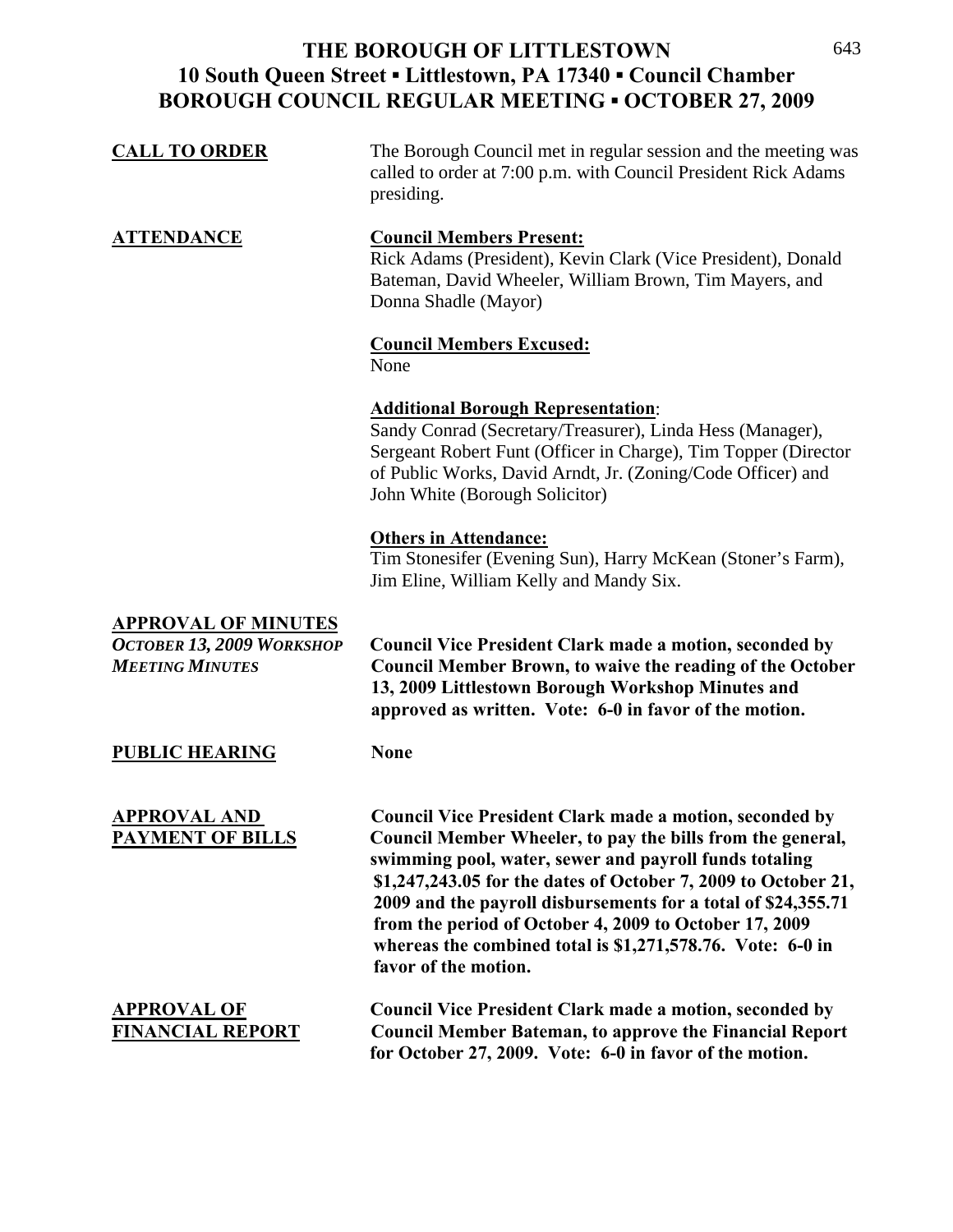| <u>APPROVAL OF</u><br><b>SAVINGS REPORT</b>                                                        | <b>Council Vice President Clark made a motion, seconded by</b><br><b>Council Member Bateman, to approve the Capital Reserves</b><br>Savings Account Report for October 27, 2009. Vote: 6-0 in<br>favor of the motion.                                                                                                                                                                                                                                     |  |
|----------------------------------------------------------------------------------------------------|-----------------------------------------------------------------------------------------------------------------------------------------------------------------------------------------------------------------------------------------------------------------------------------------------------------------------------------------------------------------------------------------------------------------------------------------------------------|--|
| <b>UNFINISHED BUSINESS</b><br><b>Crouse Park Pavilion</b><br><b>Renovation Grant</b>               | Two (2) bids were received for the Crouse Park Pavilion<br>Renovation project, with the low bid coming in at \$121,000<br>which was more than double the anticipated bid to be<br>funded by a DCNR grant of \$40,000; \$20,000 of which has<br>been received.                                                                                                                                                                                             |  |
|                                                                                                    | <b>Council Member Wheeler made a motion, seconded by</b><br>Council Member Brown to return the \$20,000 DCNR grant<br>money. Vote: 6-0 in favor of the motion.                                                                                                                                                                                                                                                                                            |  |
| <b>NEW BUSINESS</b><br><b>Resolution of Tentative</b><br><b>Adoption of the 2010 Budget</b>        | <b>Council Vice President Clark made a motion, seconded by</b><br><b>Council Member Wheeler, that the Council approve the</b><br>Borough of Littlestown, Adams County, tentative adoption of<br>the 2010 Littlestown Borough Fiscal Year Budget. The 2010<br>Budget, Tax Ordinance, Water Rate Increase Ordinance, and<br>Sewer Rate Increase Ordinance will be advertised for final<br>passage on December 8, 2009. Vote: 6-0 in favor of the<br>motion. |  |
| <b>Advertise for the Position</b><br>of the Littlestown Emergency<br><b>Management Coordinator</b> | <b>Council Vice President Clark made a motion, seconded by</b><br><b>Council Member Brown, to advertise for the position of</b><br>Littlestown Emergency Management Coordinator. Vote: 6-0<br>in favor of the motion.                                                                                                                                                                                                                                     |  |
| <b>CORRESPONDENCE</b>                                                                              | Correspondence was noted, no action necessary.                                                                                                                                                                                                                                                                                                                                                                                                            |  |
| <b>REPORTS</b><br><b>BOROUGH MANAGER</b>                                                           | The Borough Manager's monthly report was provided earlier to<br>Borough Council.                                                                                                                                                                                                                                                                                                                                                                          |  |
| <b>MAYOR</b>                                                                                       | Mayor Shadle's monthly report was provided earlier to Borough<br>Council.                                                                                                                                                                                                                                                                                                                                                                                 |  |
| <b>OFFICER IN CHARGE</b>                                                                           | Sergeant Robert Funt's monthly report was provided earlier to<br>Borough Council.                                                                                                                                                                                                                                                                                                                                                                         |  |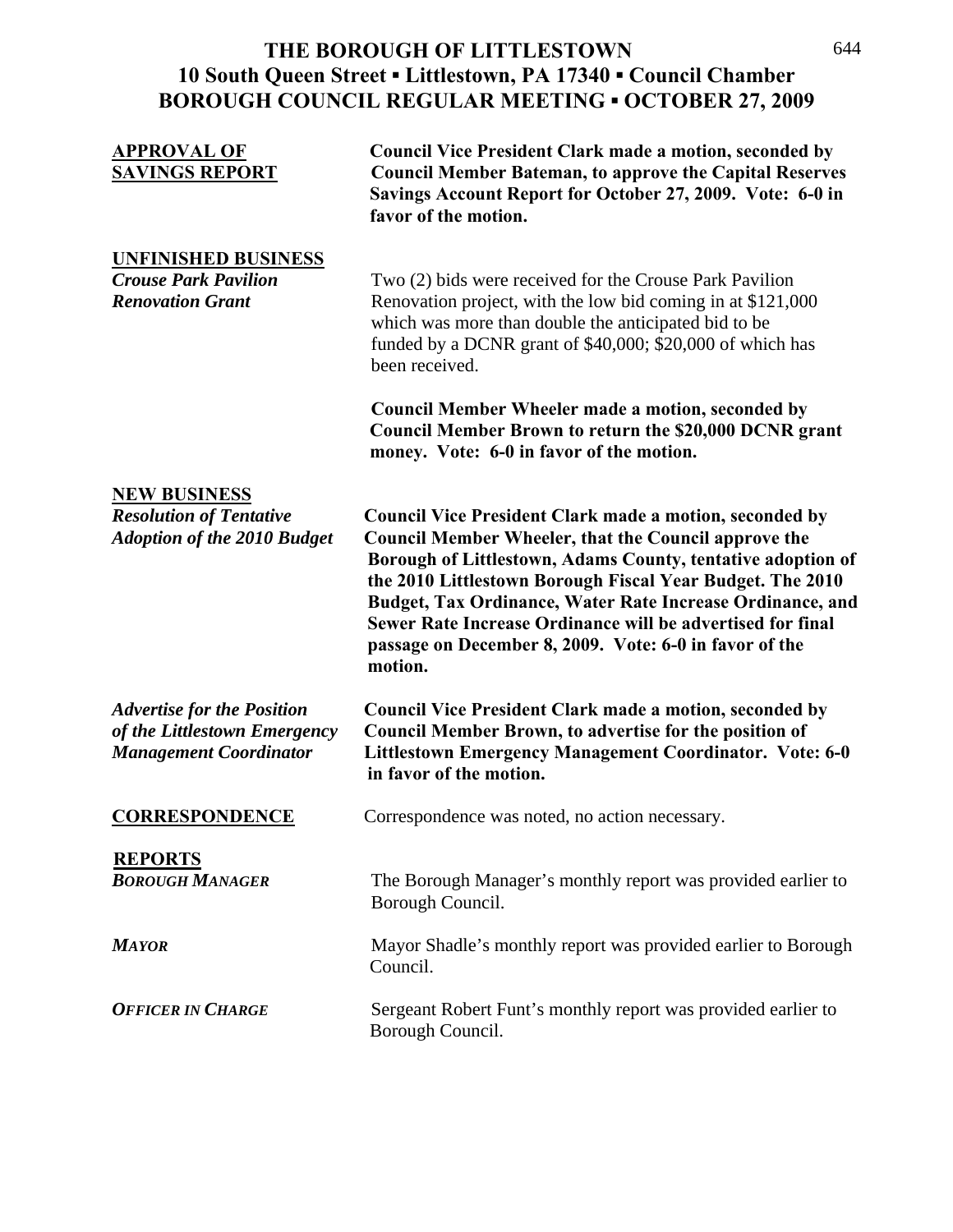| <b>DIRECTOR OF PUBLIC WORKS</b>                                          | Director of Public Works, Tim Topper's monthly report was<br>provided earlier to Borough Council.                                                                                |
|--------------------------------------------------------------------------|----------------------------------------------------------------------------------------------------------------------------------------------------------------------------------|
| <b>CODE ENFORCEMENT OFFICER</b>                                          | Code Enforcement Officer, David Arndt, Jr's monthly report was<br>provided earlier to Borough Council.                                                                           |
| <b>BOROUGH SOLICITOR</b><br><b>JOHN WHITE</b>                            | Solicitor White stated that he had nothing to report.                                                                                                                            |
| <b>APPROVAL OF REPORTS</b>                                               | <b>Council Vice President Clark made a motion, seconded by</b><br><b>Council Member Bateman, to approve the monthly reports</b><br>as written. Vote: 6-0 in favor of the motion. |
| <b>REPORTS OF BOARDS,</b><br><b>COMMISSIONS AND</b><br><b>COMMITTEES</b> |                                                                                                                                                                                  |
| <b>RECREATION BOARD</b>                                                  | No action to be taken.                                                                                                                                                           |
| <b>PLANNING COMMISSION</b>                                               | No action to be taken.                                                                                                                                                           |
| <b>CIVIL SERVICE</b><br><b>COMMISSION</b>                                | There was nothing to report.                                                                                                                                                     |
| <b>COMMUNITY</b><br><b>RELATIONS</b><br><b>COMMITTEE</b>                 | There was nothing to report.                                                                                                                                                     |
| <b>FINANCE COMMITTEE</b>                                                 | There was nothing to report.                                                                                                                                                     |
| <b>FIRE PREVENTION</b><br><b>COMMITTEE</b>                               | There was nothing to report.                                                                                                                                                     |
| <b>HEALTH &amp; SAFETY</b><br><b>COMMITTEE</b>                           | There was nothing to report.                                                                                                                                                     |

**PERSONNEL COMMITTEE** Council Member Clark advised that the Committee has met with Tom Armstrong of the PA Chiefs of Police Association and the Process for hiring a Chief of Police for Littlestown has begun with interviews by the Association to start the first week of November.

UNION/POLICE There was nothing to report.

**CONTRACT COMMITTEE**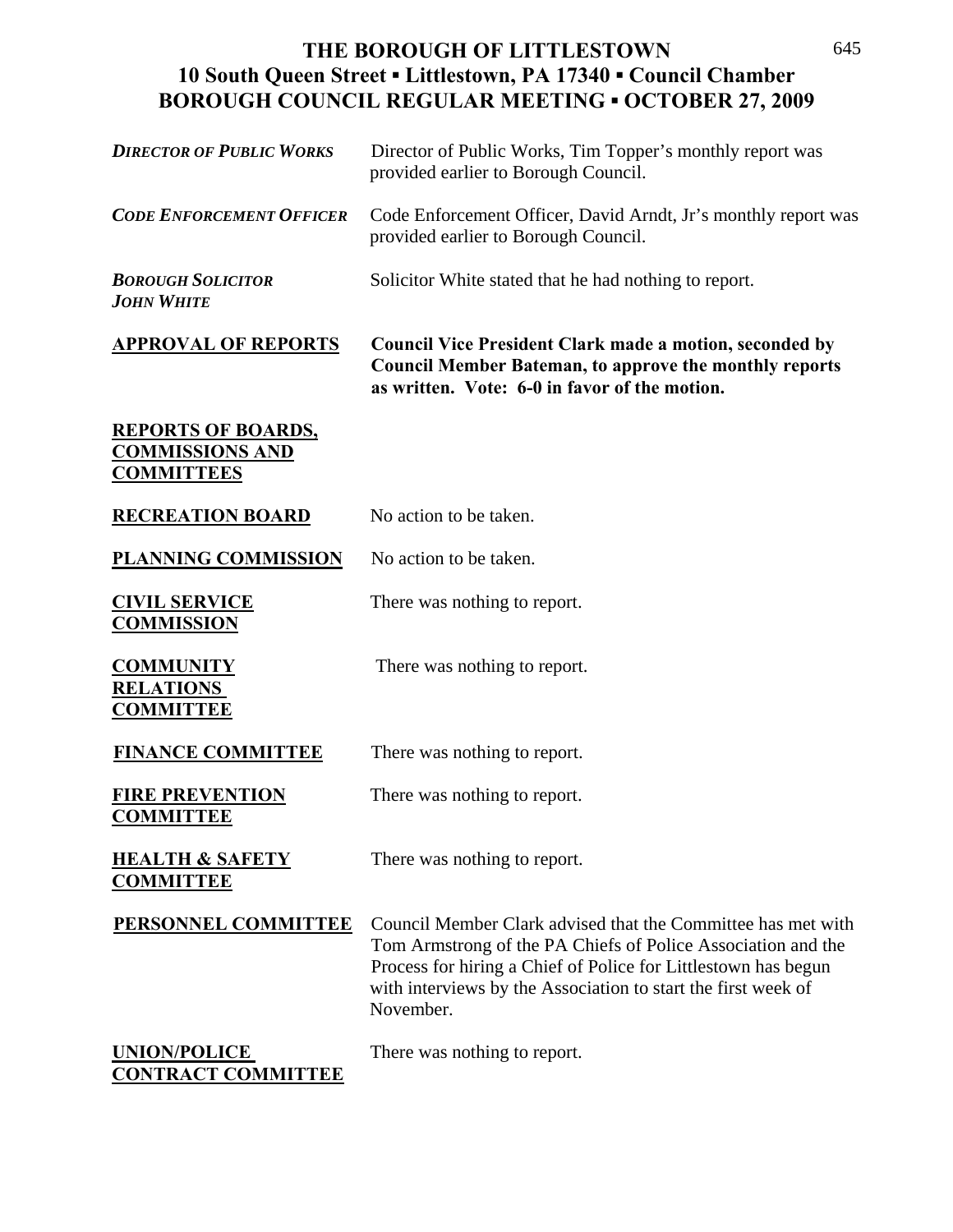proposal for the purchase of Council chairs, staff chairs and attendee

**PROPERTY AND SUPPLY** Council Vice President Clark stated that he has received a<br>
commutative proposal for the purchase of Council chairs, staff chairs and

|                                                                 | chairs for the new Council Chamber.                                                                                                                                                                                                                                                                                                                                                                    |
|-----------------------------------------------------------------|--------------------------------------------------------------------------------------------------------------------------------------------------------------------------------------------------------------------------------------------------------------------------------------------------------------------------------------------------------------------------------------------------------|
|                                                                 | <b>Council Vice President Clark made a motion, seconded by</b><br><b>Council Member Bateman, to approve the purchase of Council</b><br>Chamber chairs for a total cost of \$2,384.76. Vote: 6-0 in favor<br>of the motion.                                                                                                                                                                             |
| <b>STREETS AND</b><br><b>TRANSPORTATION</b><br><b>COMMITTEE</b> | There was nothing to report.                                                                                                                                                                                                                                                                                                                                                                           |
| UTILITIES/I&I<br><b>COMMITTEE</b>                               | Council Member Mayers advised that Wilbur Sentz' water bill<br>was reviewed and a letter sent advising that the bill would remain<br>as presented to him.                                                                                                                                                                                                                                              |
| <b>YORK/ADAMS TAX</b><br><b>BUREAU</b>                          | There was nothing to report.                                                                                                                                                                                                                                                                                                                                                                           |
| <b>LITTLESTOWN CHAMBER</b><br><b>OF COMMERCE</b>                | There was nothing to report.                                                                                                                                                                                                                                                                                                                                                                           |
| <b>SAFETY COMMITTEE</b>                                         | There was nothing to report.                                                                                                                                                                                                                                                                                                                                                                           |
| <b>COUNCIL OF</b><br><b>GOVERNMENTS</b>                         | Council Member Wheeler advised that COG is currently getting<br>shared cost for police vehicles for participating municipalities.                                                                                                                                                                                                                                                                      |
| <b>PUBLIC COMMENTS</b>                                          | None.                                                                                                                                                                                                                                                                                                                                                                                                  |
| <b>ADJOURN</b>                                                  | <b>Council Vice President Clark made a motion, seconded by</b><br><b>Council Member Wheeler, to adjourn the Regular Meeting of</b><br>Council to go into Executive Session pursuant to Title 65, of<br>the Pennsylvania Consolidated Statute, Section 708,<br><b>Executive Session, Paragraph A-1, for the purpose of</b><br>personnel discussions of the Borough. Vote 6-0 in favor of<br>the motion. |
| <b>RECONVENE</b>                                                | The Borough Council reconvened at 8:40 p.m. The public was<br>invited back into the meeting room.                                                                                                                                                                                                                                                                                                      |